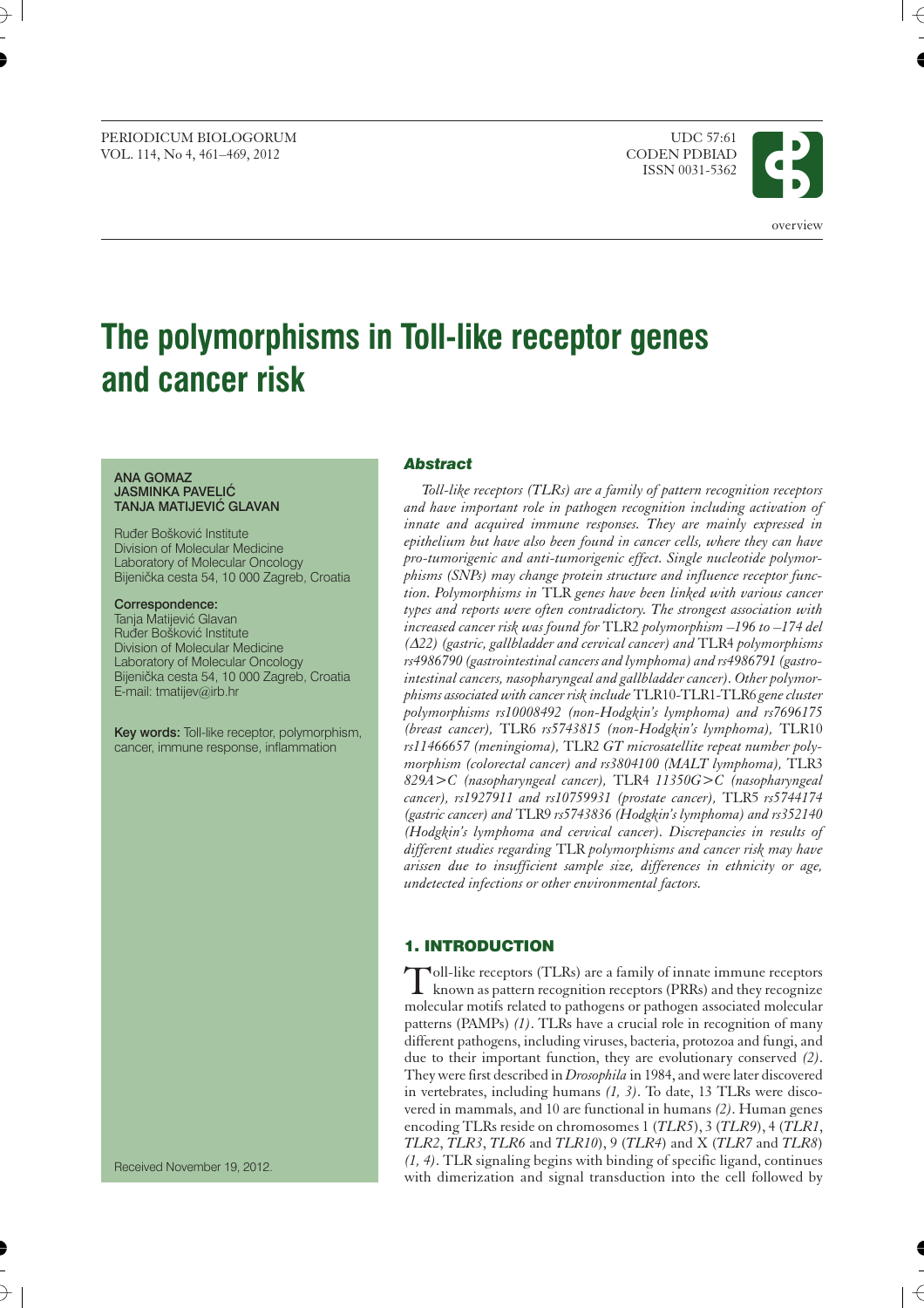activation of three main transcription factors: interferon- -regulatory factor (IRF3, IRF5 and IRF7), NF-kB and AP1. They then promote the transcription of inflammation mediators: cytokines, chemokines and interferons *(2, 5)*. TLRs are also important in activation of adaptive immunity: downstream signaling and expression of cytokines leads to maturation of dendritic cells and activation of B and T cells *(5)*.

## **2. TOLL-LIKE RECEPTORS: STRUCTURE, LOCALIZATION AND FUNCTION**

TLRs are type I transmembrane glycoproteins consisting of three domains: leucine rich ligand binding ectodomain, transmembrane region, and cytoplasmic TIR-domain (the Toll/interleukin-1 receptor domain). Ectodomain contains multiple leucine rich repeats (LRRs) which are crucial in recognition and binding of pathogen motifs and also in forming characteristic horseshoe shape of TLRs, a structure important in ligand binding and downstream signaling *(6)*. TIR-domain dimerizes after the ligand binding in the ectodomain enabling the recruitment of TIR domain containing adaptor molecules which transduce the signal downstream: MyD88 (myeloid differentiation factor 88), MAL (MyD88 adaptor- -like), TRIF (Toll receptor-associated activator of interferon) and TRAM (Toll receptor-associated molecule) *(2, 6)*. All TLRs except TLR3 use MyD88 for signal transduction, and TLR3 depends on TRIF. TLR4 can activate both MyD88 and TRIF. TLRs can form homodimers (like TLR3-TLR3) or heterodimers (such as TLR1-TLR2 and TLR2-TLR6) *(2)*. Due to differences in ectodomain, different TLRs bind different PAMPS, such as lipids and lipoproteins (TLR1, TLR2, TLR4 and TLR6), proteins (TLR5 and mouse TLR11), and microbial nucleic acids (TLR3, TLR7, TLR8 and TLR9), while ligands of TLR10 and mouse TLR12 and TLR13 have not yet been identified *(7)*. Nature of ligands they bind determines the location of TLRs in the cell: TLR1, TLR2, TLR4, TLR5 and TLR6 bind components of pathogen envelope or cell wall and are expressed on the surface of the cell (as well as TLR10), while TLR3, TLR7, TLR8 and TLR9 bind nucleic acids and are mainly located in the endoplasmic reticulum membrane or endosomal membrane *(2)*. TLRs are mainly expressed in lymphoid tissues, innate immune cells (dendritic cells, macrophages, monocytes, polymorphonuclear leukocytes, NK cells) and lymphocytes T and B. However, they can also be expressed in different cell types, including cancer cells and cancer cell lines *(5, 8)*. In normal tissues, TLRs are highly expressed in many epithelial cells *(9)*.

## **3. TOLL-LIKE RECEPTORS IN CANCER**

TLRs participate in many important cellular processes: cell proliferation, survival, apoptosis, cell migration, metastasis and angiogenesis. Due to their important role in inflammation, it is considered that they can have a pro-tumorigenic and anti-tumorigenic function, an effect

known as a "double edged sword" (10, 11). In some cases enhanced TLR activation can lead to apoptosis of cancer cells and more efficient elimination of tumor cells by immune system, while in others it may support tumorigenesis by promoting chronic inflammation *(8, 12, 13)*. TLR signaling has been implicated in various autoimmune and inflammatory diseases and chronic inflammation is known to create a microenvironment rich in growth and survival factors and has been linked with development of many types of cancer *(13)*. TLR expression was reported in several cancer types and cancer cell lines. It was found that TLR4 and TLR5 are expressed in gastric epithelium infected with *Helicobacter pylori* as well as in precursor lesions and in gastric cancer cells *(14)*. It is considered that TLRs enable cells to interact with *H. pylori* which can induce tumorigenic factors and may promote cancer development. TLR expression has also been found in colon cancer, hepatocellular carcinoma, ovarian and cervical cancers, breast and prostate cancers, lung cancer, melanoma and neuroblastoma *(9)*. TLR expression in cancer cells has been linked with tumor progression, evasion of immune system surveillance, apoptosis and survival. TLR4 expression in lung cancer cells is linked with production of immunosuppressive cytokines (TGFb), angiogenic factors VEGF and IL-8, and with increased resistance to apoptosis*(15)*. Silencing of TLR4 expression in breast cancer cell line MDA- -MB-231 significantly decreased cell proliferation and production of proinflammatory cytokines IL-6 and IL-8 *(16)*. In ovarian cancer cells and cell lines TLR4 activation by lipopolysaccharide or Paclitaxel activated NF-kB, promoted production of IL-8, IL-6, VEGF and MCP-1, and inhibited Paclitaxel mediated apoptosis, while TLR4 silencing lead to loss of resistance to Paclitaxel *(17)*. TLR2 mRNA expression was significantly higher in sporadic colorectal cancer cells than in noncancerous cells which could implicate its role in cancerogenesis *(18)*.

## **4. THE POLYMORPHISMS OF** *TLR* **GENES**

Single nucleotide polymorphisms (SNPs) may often cause no change in protein function and pass unnoticed, but can also lead to amino acid substitutions and changes in protein function and stability, splicing, mRNA stability, post-translational modifications or regulation of expression (Figure 1A and 1B) *(19)*. SNPs in TLR ectodomain (in LRRs) can affect binding of ligands and SNPs in transmembrane domain may alter receptor localization and trafficking in the cell. SNPs in the cytoplasmic domain may lead to defects in recruitment of adapter proteins, receptor dimerization and internalization after ligand binding *(20, 21)*. TLR polymorphisms have been linked with susceptibility or protective effect in various diseases, mainly infective and inflammatory, but also in cancer (Table 1) *(20)*.

## **4.1.** *TLR1***,** *TLR6* **and** *TLR10* **polymorphisms**

Receptors TLR1, TLR6 and TLR10 have similar structures and genes *TLR1*, *TLR6* and *TLR10* form a single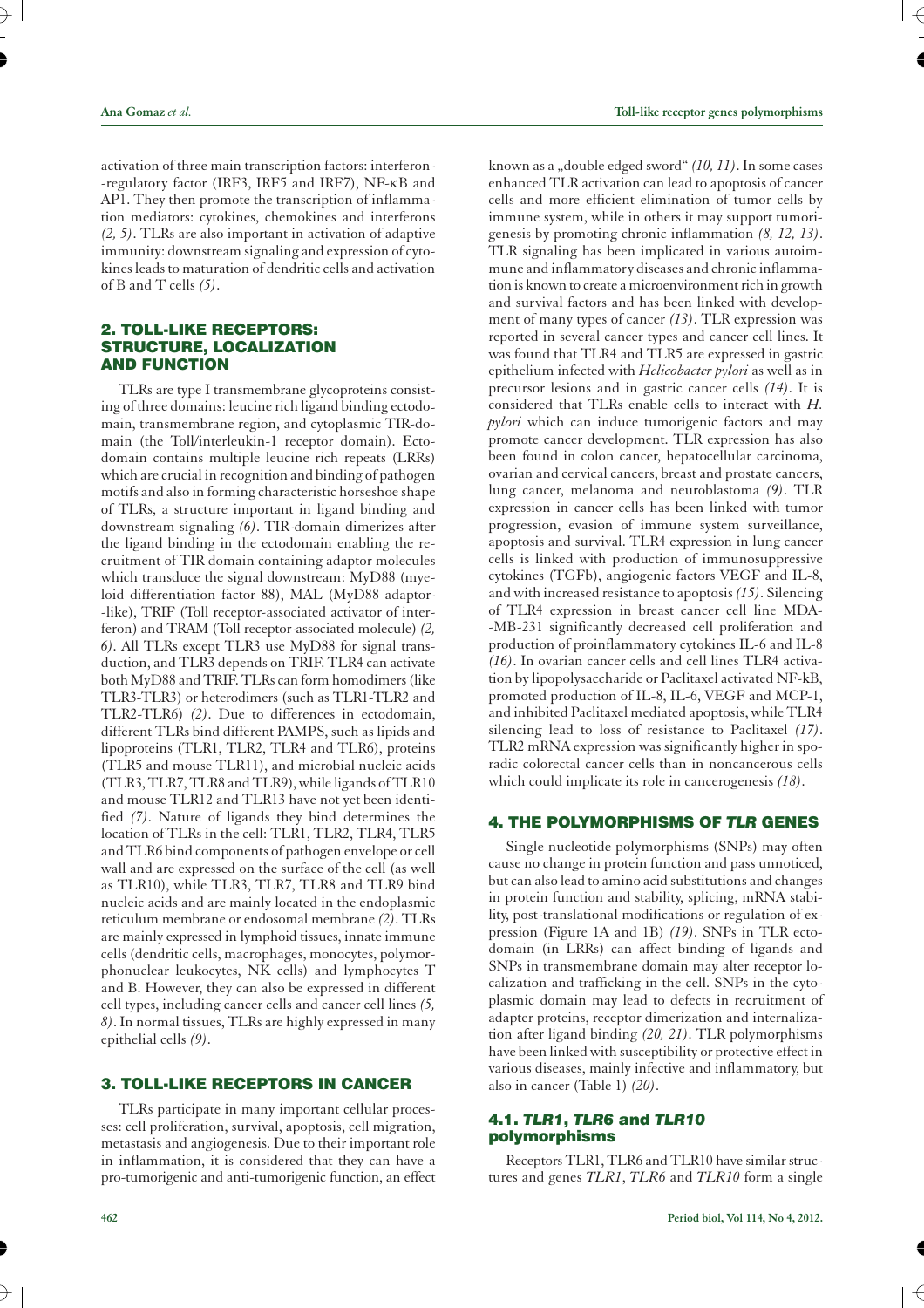

Figure 1. Position of cancer risk associated TLR polymorphisms within genes (A) and proteins (B). A) Polymorphisms (four-angled star) in TLR *genes. B) Location of polymorphisms (black triangle) in TLR proteins: ectodomain leucine rich repeats (light grey), transmembrane region (black wavy line) or Toll/interleukin-1 receptor (TIR) domain (dark grey box). After ligand binding all TLRs interact with myeloid differentiation factor 88 (MyD88) except TLR3 who interacts with Toll receptor-associated activator of interferon (TRIF). TLR4 can interact with MyD88 and TRIF. Downstream signaling leads to the activation of transcription factors: activator protein 1 (AP1), nuclear factor kB (NF-kB) and interferon- -regulatory factors (IRFs).*

gene cluster on the chromosome 4p14 *(22)*. Receptor TLR1 recognizes triacylated lipoprotein, TLR6 binds diacylated lipoprotein and so far no specific ligand has been linked with TLR10 *(7)*. To bind ligands TLR1 and TLR6 must form dimers with TLR2, while TLR10 homodimerizes or heterodimerizes with TLR1 or TLR2. There have been several association studies between SNPs in *TLR10-TLR1-TLR6* gene cluster and prostate cancer

risk, but with highly contradictory results regarding even the same investigated polymorphisms *(23, 24, 25)*. Finally, pooled analysis on genotype data from three case control studies with more than 3,000 prostate cancer patients and more than 2,500 controls of European ancestry found no overall association between polymorphisms in *TLR10- -TLR1-TLR6* gene cluster or *TLR4* gene with prostate cancer risk *(26)*. However, polymorphisms in *TLR10-*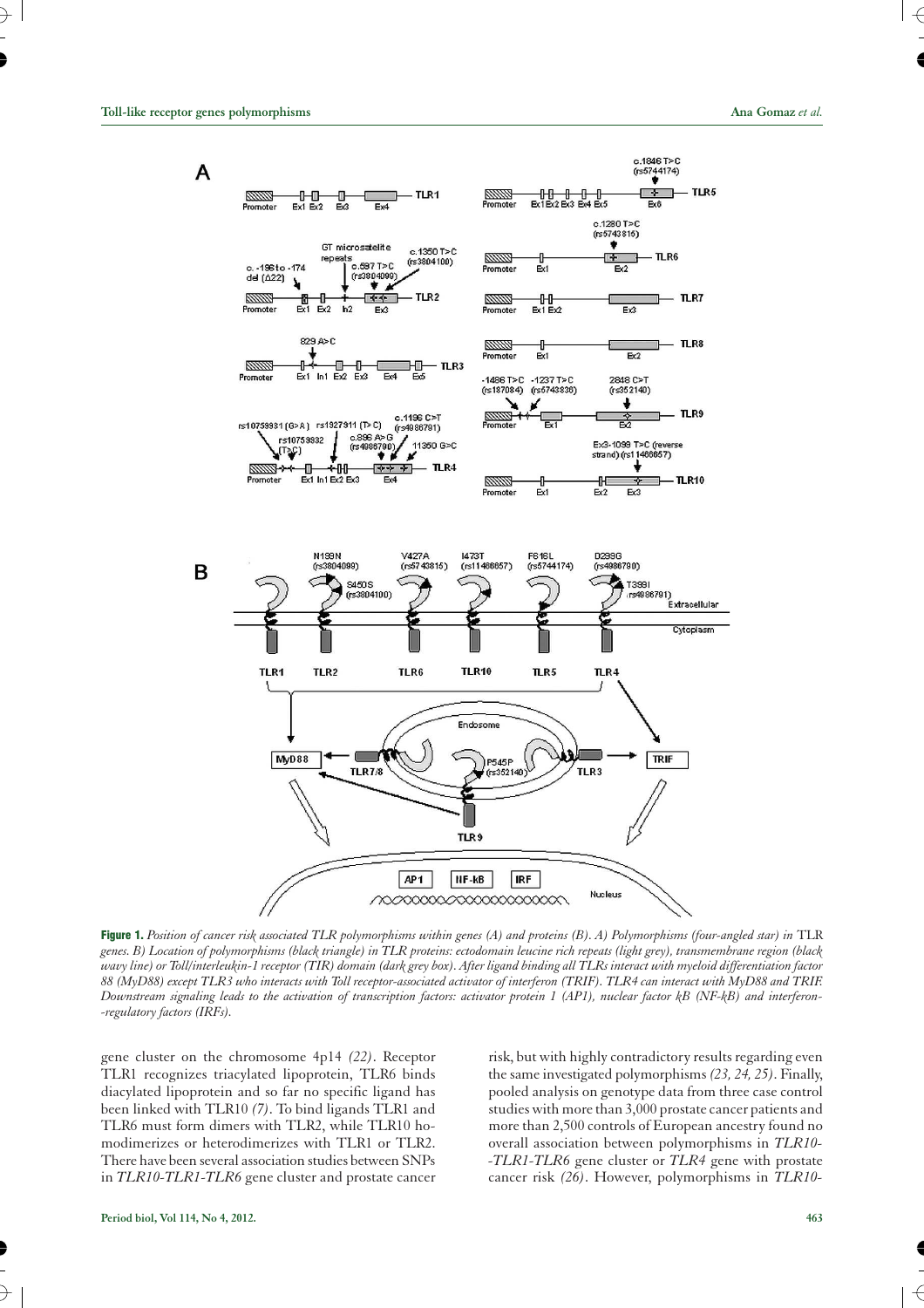The association of polymorphisms in *TLR* genes with cancer risk.

| Polymorphism                                             | Gene (protein) region                          | Cancer type                                    | Association*                                                       | Sample size, population                                                                                   | References |
|----------------------------------------------------------|------------------------------------------------|------------------------------------------------|--------------------------------------------------------------------|-----------------------------------------------------------------------------------------------------------|------------|
| TLR10-TLR1-TLR6                                          |                                                |                                                |                                                                    |                                                                                                           |            |
| rs4833103 (C > A)                                        | In proximity of TLR1                           | Non-Hodgkin's lymphoma                         | Negative for allele A                                              | 1,946 patients, 1,808 controls, Caucasian                                                                 | (28)       |
| rs7696175 (C > T)                                        | In proximity of TLRI and Breast cancer<br>TLR6 |                                                | Positive for allele T                                              | 742 patients, 658 controls, African American; 1,230<br>patients, 1,118 controls Caucasian                 | (30)       |
| rs10008492 ( $C > T$ )                                   | In proximity of TLR10                          | Non-Hodgkin's lymphoma Positive for allele T   |                                                                    | 1,946 patients, 1,808 controls, Caucasian                                                                 | (28)       |
| TLR6                                                     |                                                |                                                |                                                                    |                                                                                                           |            |
| rs5743815 (c.1280 T>C,<br>Val427Ala)                     | Exon 2 (LRR)                                   | Non-Hodgkin's lymphoma Positive for allele C   |                                                                    | 458 patients, 484 controls, Caucasian                                                                     | (27)       |
| TLR10                                                    |                                                |                                                |                                                                    |                                                                                                           |            |
| rs11466657 (Ex3-1099 T>C<br>(reverse strand), Ile473Thr) | Exon 3 (LRR)                                   | Meningioma                                     | Negative for heterozygous<br>genotype AG                           | 101 patients, 330 controls, Caucasian (U.S.)                                                              | (29)       |
| TLR <sub>2</sub>                                         |                                                |                                                |                                                                    |                                                                                                           |            |
|                                                          |                                                | Gastric cancer                                 | Positive for 'del' allele                                          | 174 gastric cancer patients, 208 chronic gastritis<br>patients, 225 controls, Brazilian Caucasian         | (34)       |
|                                                          |                                                | hepatocellular carcinoma<br>HCV associated     | Positive for 'del' allele                                          | 189 HCV associated hepatocellular carcinoma patients,<br>192 HCV infected patients, 347 controls, Germany | (35)       |
| c. -196 to -174 del ( $\Delta$ 22nt)                     | Exon 1 (5'UTR of TLR2)                         | Breast cancer                                  | Positive for 'del' allele                                          | 261 patient, 480 controls, Greece                                                                         | (36)       |
|                                                          |                                                | Prostate cancer                                | Positive for 'del' allele                                          | 195 patients, 250 controls, North India                                                                   | (37)       |
|                                                          |                                                | Gallbladder cancer                             | Positive for 'del' allele                                          | 230 patients, 230 controls, North India                                                                   | (38)       |
|                                                          |                                                | Cervical cancer                                | Positive for 'del' allele                                          | 150 patients, 150 controls, North India                                                                   | (39)       |
| microsatellite repeats<br>Number of GT                   | Intron <sub>2</sub>                            | Colorectal cancer                              | Negative for 'M' allele, positive<br>for 'S' allele and 'L' allele | 89 patients, 88 controls, Croatia                                                                         | (40)       |
| rs3804099 (c.597 T>C,<br>Asn199Asn)                      | Exon 3 (LRR)                                   | Hepatocellular carcinoma                       | Negative for genotype CT                                           | 211 patients, 232 controls, China                                                                         | (41)       |
| rs3804100 (c.1350 T>C,<br>Ser450Ser)                     | Exon 3 (LRR)                                   | MALT lymphoma                                  | Positive for allele C                                              | 1,946 patients, 1,808 controls, Caucasian                                                                 | (28)       |
|                                                          |                                                | Hepatocellular carcinoma                       | Negative for genotype CT                                           | 211 patients, 232 controls, China                                                                         | (41)       |
| TLR3                                                     |                                                |                                                |                                                                    |                                                                                                           |            |
| 829A > C                                                 | Intron 1                                       | Nasopharyngeal carcinoma Positive for allele C |                                                                    | 434 patients, 512 controls, Southern China                                                                | (43)       |
|                                                          |                                                |                                                |                                                                    |                                                                                                           |            |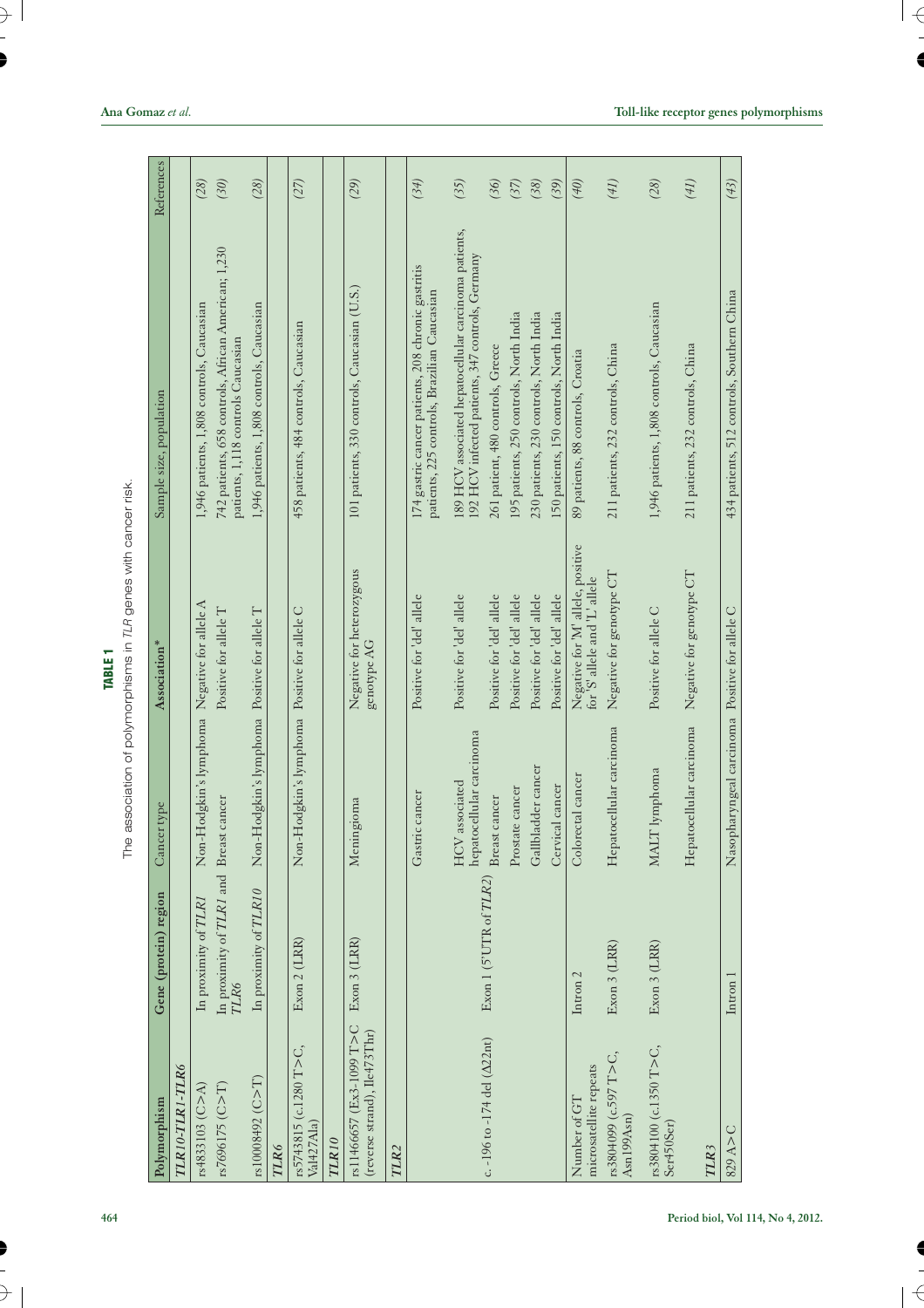| TLR4                                                                                                                                                                                                                                                                                                                                                                                                                                                                                                                                           |                |                                                                          |                                     |                                                                                                                                                                                                                           |      |
|------------------------------------------------------------------------------------------------------------------------------------------------------------------------------------------------------------------------------------------------------------------------------------------------------------------------------------------------------------------------------------------------------------------------------------------------------------------------------------------------------------------------------------------------|----------------|--------------------------------------------------------------------------|-------------------------------------|---------------------------------------------------------------------------------------------------------------------------------------------------------------------------------------------------------------------------|------|
|                                                                                                                                                                                                                                                                                                                                                                                                                                                                                                                                                |                | Colorectal cancer                                                        | Positive for allele G               | 89 patients, 88 controls, Croatia                                                                                                                                                                                         | (40) |
|                                                                                                                                                                                                                                                                                                                                                                                                                                                                                                                                                |                | Non-cardia gastric cancer                                                | Positive for allele G               | patients, 211 esophageal cancer, Caucasian population<br>non-cardia gastric cancer patients, 123 cardia cancer<br>non-cardia gastric cancer patients, 419 controls; 184<br>45 hypochlorhydria patients, 149 controls; 312 | (45) |
| rs4986790 (c.896 A>G,<br>Asp299Glv)                                                                                                                                                                                                                                                                                                                                                                                                                                                                                                            | Exon 4 (LR)    | Gastric cancer                                                           | Positive for genotype AG            | 174 gastric cancer patients, 208 chronic gastritis<br>patients, 225 controls, Brazilian Caucasian                                                                                                                         | (34) |
|                                                                                                                                                                                                                                                                                                                                                                                                                                                                                                                                                |                | Gastrointestinal cancer                                                  | Positive for allele G               | 9,463 patients, 10,825 controls                                                                                                                                                                                           | (46) |
|                                                                                                                                                                                                                                                                                                                                                                                                                                                                                                                                                |                | Prostate cancer                                                          | Negative for genotype GG            | 9,463 patients, 10,825 controls                                                                                                                                                                                           | (46) |
|                                                                                                                                                                                                                                                                                                                                                                                                                                                                                                                                                |                | Breast cancer                                                            | Positive for allele Gly             | 261 patient, 480 controls, Greece                                                                                                                                                                                         | (36) |
|                                                                                                                                                                                                                                                                                                                                                                                                                                                                                                                                                |                | Hodgkin's lymphoma<br>MALT lymphoma,                                     | Positive for allele G               | 710 patients, 710 controls, Germany                                                                                                                                                                                       | (47) |
|                                                                                                                                                                                                                                                                                                                                                                                                                                                                                                                                                |                | Gastrointestinal cancer                                                  | Positive for allele T               | 9,463 patients, 10,825 controls                                                                                                                                                                                           | (46) |
| rs4986791 (c.1196 C>T,<br>Thr399Ile)                                                                                                                                                                                                                                                                                                                                                                                                                                                                                                           | Exon 4 (LRR)   | Nasopharyngeal carcinoma                                                 | Positive for allele T               | 236 patients, 287 controls, China                                                                                                                                                                                         | (49) |
|                                                                                                                                                                                                                                                                                                                                                                                                                                                                                                                                                |                | Gallbladder cancer                                                       | Positive for allele T               | 230 patients, 230 controls, North India                                                                                                                                                                                   | (48) |
| $11350$ G>C                                                                                                                                                                                                                                                                                                                                                                                                                                                                                                                                    |                | Exon 4 (3'UTR of TLR4) Nasopharyngeal carcinoma Positive for genotype GC |                                     | 486 patients, 529 controls, China                                                                                                                                                                                         | (50) |
| rs1927911(T > C)                                                                                                                                                                                                                                                                                                                                                                                                                                                                                                                               | Intron 1       | Prostate cancer                                                          | Positive for allele C               | 157 patients, 143 controls, Korea                                                                                                                                                                                         | (51) |
| rs10759931 (G>A)                                                                                                                                                                                                                                                                                                                                                                                                                                                                                                                               | 5' UTR         | Prostate cancer                                                          | Positive for genotype GG            | 157 patients, 143 controls, Korea                                                                                                                                                                                         | (51) |
| rs10759932 (T>C)                                                                                                                                                                                                                                                                                                                                                                                                                                                                                                                               | 5' UTR         | Gastric cancer                                                           | Negative for allele C               | 1,053 patients, 1,100 controls, China                                                                                                                                                                                     | (52) |
| <b>TLR5</b>                                                                                                                                                                                                                                                                                                                                                                                                                                                                                                                                    |                |                                                                          |                                     |                                                                                                                                                                                                                           |      |
| rs5744174 (c.1846 T>C,<br>Phe616Leu)                                                                                                                                                                                                                                                                                                                                                                                                                                                                                                           | Exon 6 (LRRCT) | Gastric cancer                                                           | $\circ$<br>Positive for allele      | metaplasia patients, 496 controls with gastritis, China<br>248 gastric cancer patients, 846 gastric dysplasia and                                                                                                         | (33) |
| TLR9                                                                                                                                                                                                                                                                                                                                                                                                                                                                                                                                           |                |                                                                          |                                     |                                                                                                                                                                                                                           |      |
| rs5743836 (-1237 T > C)                                                                                                                                                                                                                                                                                                                                                                                                                                                                                                                        | 5'UTR          | Hodgkin's lymphoma                                                       | Positive for allele C               | 90 patients, 92 controls, Greece                                                                                                                                                                                          | (54) |
| rs187084 (-1486 T>C)                                                                                                                                                                                                                                                                                                                                                                                                                                                                                                                           | 5'UTR          | Cervical cancer                                                          | Positive for allele C               | 426 patients, 460 controls, Poland                                                                                                                                                                                        | (55) |
| rs352140 (2848 A>G,<br>Pro545Pro)                                                                                                                                                                                                                                                                                                                                                                                                                                                                                                              | Exon 2 (LRR)   | Hodgkin's lymphoma                                                       | Positive for allele A               | 90 patients, 92 controls, Greece                                                                                                                                                                                          | (54) |
| rs352140 (2848 C $>$ T,<br>Pro545Pro)                                                                                                                                                                                                                                                                                                                                                                                                                                                                                                          | Exon 2 (LRR)   | Cervical cancer                                                          | Positive for genotypes CT and<br>TT | 426 patients, 460 controls, Poland                                                                                                                                                                                        | (55) |
| *Negative association: polymorphism is linked with decreased cancer risk (odds ratio (OR) < 1)<br>*Positive association: polymorphism is linked with increased cancer risk (OR > 1)<br>L' allele: 26 - 43 GT repeats in intron 2 of TLR2 (40)<br>RRCT: leucine rich repeats C-terminal domain<br>MALT: mucosa associated lymphoid tissue<br>$M'$ allele: 19 - 25 GT repeats (40)<br>S' allele: < 18 GT repeats $(40)$<br>5'UTR: 5' untranslated region<br>3'UTR: 3' untranslated region<br>.RR: leucine rich repeats<br>HCV: hepatitis C virus |                |                                                                          |                                     |                                                                                                                                                                                                                           |      |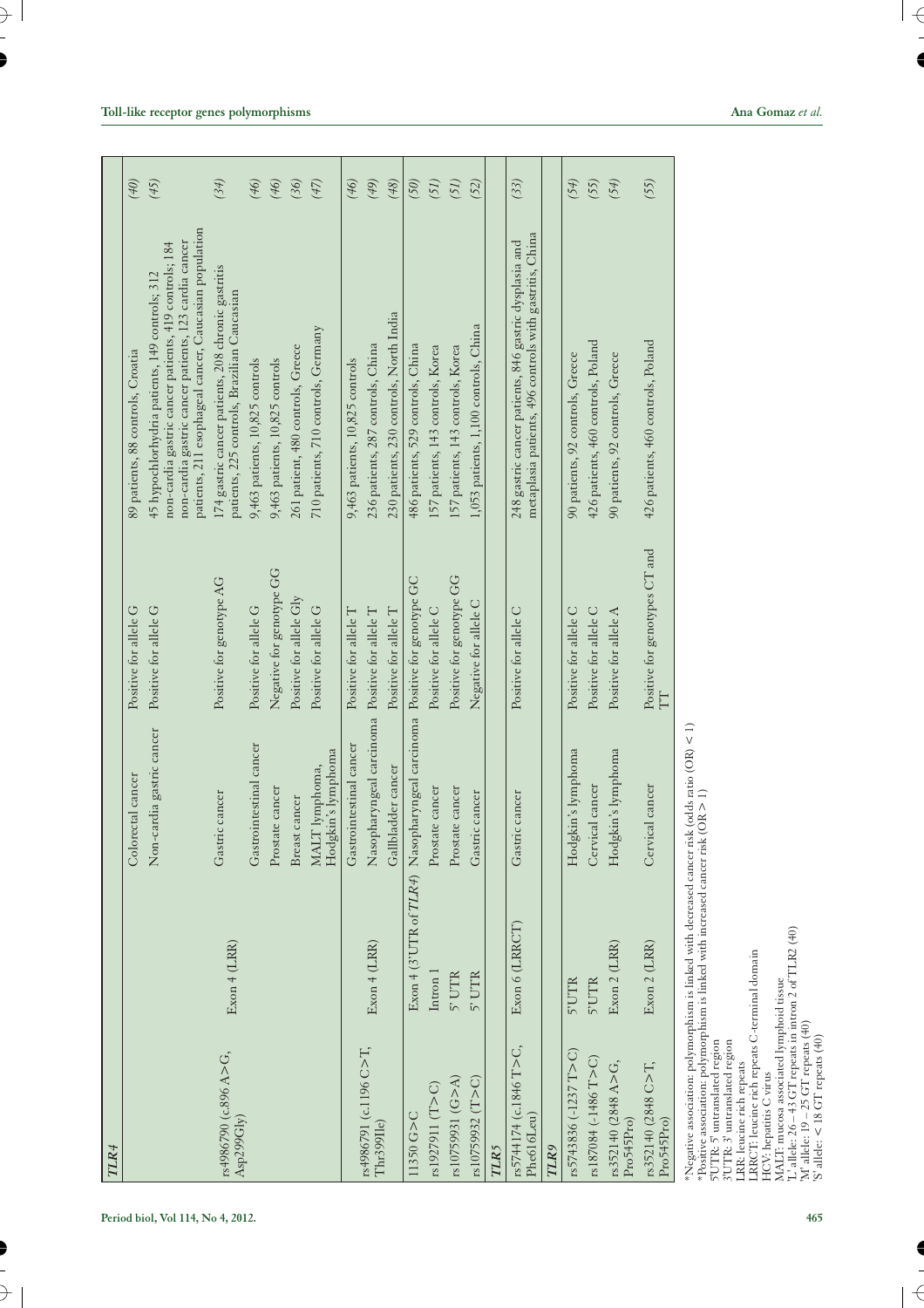**Ana Gomaz** *et al.* **Toll-like receptor genes polymorphisms**

*-TLR1-TLR6* gene cluster have been associated with lymphoma, meningioma and breast cancer risk. *TLR6* polymorphism rs5743815 (c.1280T>C, Val427Ala) was found to be associated with significantly increased non- -Hodgkin's lymphoma risk *(27)*. A polymorphism close to *TLR10* gene, rs10008492 (C>T), was associated with significantly increased risk of non-Hodgkin's lymphoma, while polymorphism close to *TLR1* gene, rs4833103 (C>A), was associated with decreased risk of this tumor type development (28). Both SNPs are in linkage disequilibrium with a  $TLR1$  polymorphism  $rs5743618$  (c.1805 $G>T$ , Ser602Ile) which is known to affect ligand binding *(28)*. *TLR10* polymorphism rs11466657 (Ex3-1099T>C, reverse strand, Ile473Thr) was associated with decreased meningioma risk *(29)* and polymorphism between genes *TLR1* and *TLR6,* rs7696175 (C>T), with increased breast cancer risk in African American population *(30)*.

## **4.2.** *TLR2* **gene polymorphisms**

## **4.2.1.** *TLR2* **-196 to -174 del polymorphism**

*TLR2* gene maps to 4q32 and TLR2 receptor binds lipoproteins, peptidoglycans and glycoproteins *(22)*. Special attention has been focused on *TLR2* -196 to -174 del  $(\Delta 22)$  functional polymorphism in 5' untranslated region known to reduce *TLR2* transcriptional activity. There have been several studies regarding impact of  $\Delta 22$ polymorphism on gastric cancer development, but with contradictory results, especially in Japanese and Chinese populations (31, 32, 33). Recently, Δ22 polymorphism was associated with increased gastric cancer risk in Brazilian population *(34)* and with higher hepatitis C viral load and was more frequent in hepatitis C associated hepatocellular carcinoma patients than controls in Germany  $(35)$ . Also,  $\Delta$ 22 polymorphism was found to be more frequent in breast cancer patients than in healthy controls in Greece *(36)*. It was also associated with increased prostate *(37)*, gallbladder *(38)* and cervical cancer risk *(39)* in India.

## **4.2.2. Other** *TLR2* **polymorphisms**

Microsatellite GT number repeat polymorphism is located in intron 2 of *TLR2* gene. Middle (M) size 'allele' with 20 and 21 GT repeats is found to be associated with decreased colorectal cancer risk in Croatian population when compared with shorter (S) and larger (L) number of repeats *(40)*, suggesting possible impact of polymorphism on receptor transcriptional activity. Also, *TLR2* polymorphism rs3804100 (c.1350T>C, Ser450Ser) was associated with increased mucosa associated lymphoid tissue (MALT) lymphoma risk *(28)*, and together with rs3804099 (c.597T>C, Asn199Asn) with decreased hepatocellular carcinoma risk *(41)*, but not with breast cancer risk *(42)*.

## **4.3.** *TLR3* **gene polymorphisms**

*TLR3* maps to 4q35 and binds double stranded RNA *(22)*. There have been few reports of *TLR3* polymorphisms in cancer and mainly with no cancer risk association. Those which were proven to be associated include: (1) *TLR3* polymorphism 829A>C, associated with increased nasopharyngeal carcinoma risk in Chinese population *(43)*, and (2) *TLR3* polymorphism rs3775291 (c.1234 C>T, Leu412Phe) which was implicated as a negative prognostic factor for survival of stage II colorectal cancer patients *(44)*.

# **4.4.** *TLR4* **gene polymorphisms**

*TLR4* gene maps to 9q32-33 and TLR4 receptor binds lipopolysaccharide *(22)*. *TLR4* polymorphisms have been investigated in numerous studies and in various cancer types, with main focus on polymorphisms rs4986790 (c.896A>G, Asp299Gly) and rs4986791 (c.1196 C>T, Thr399Ile). Both polymorphisms lead to amino acid substitution in extracellular domain of the TLR4 receptor and are known to diminish response to lipopolysaccharide. Polymorphism Asp299Gly was found to be more frequent in colorectal cancer patients than healthy controls *(40)*. It was also later associated with increased non- -cardia gastric cancer risk, but not with gastric cardia carcinoma or esophageal cancer *(45)*. Recently, association with increased gastric cancer risk was confirmed in Brazilian population *(34)* and meta analysis based on data from 22 studies confirmed association with increased gastrointestinal cancer risk, but with decreased prostate cancer risk *(46)*. Also, Asp299Gly was more frequent in breast cancer patients than healthy controls in Greece *(36)*. On the contrary, no such association was found in breast cancer patients from Croatian population *(42)*. Therefore it is still under the question whether this polymorphism could be used as a marker for breast cancer susceptibility. Polymorphism Asp299Gly was also associated with increased MALT lymphoma and Hodgkin's lymphoma risk *(47)*, but not with non-Hodgkin's lymphoma risk *(28)*. Interestingly, Asp299Gly was associated with improved survival in melanoma patients *(48)*. Polymorphism Thr399Ile was found to be associated with increased gastrointestinal cancer risk and increased overall cancer risk in recent meta analysis *(46)*, but there have also been reports of no association with gastric cancer*(34)*, possibly due to small sample size. Also, polymorphism Thr399Ile was associated with increased nasopharyngeal carcinoma risk in China *(49)* and increased gallbladder cancer risk in India *(38)*.

### **4.4.1. Other** *TLR4* **polymorphisms**

There have been reports regarding several *TLR4* polymorphisms and cancer risk in China. *TLR4* polymorphism 11350G>C was associated with increased nasopharyngeal carcinoma risk *(50)*. rs1927911 (T>C) and rs10759931 (G>A) were associated with increased prostate cancer risk *(51)* and rs10759932 (T>C) with reduced gastric cancer risk *(52)*.

## **4.5.** *TLR5* **gene polymorphisms**

*TLR5* gene maps to 1q33.3 and TLR5 receptor binds flagellin *(22)*. TLR5 polymorphisms have mainly not been associated with cancer risk. However, *TLR5* polymorphism rs5744174 (c.1846T>C, Phe616Leu), which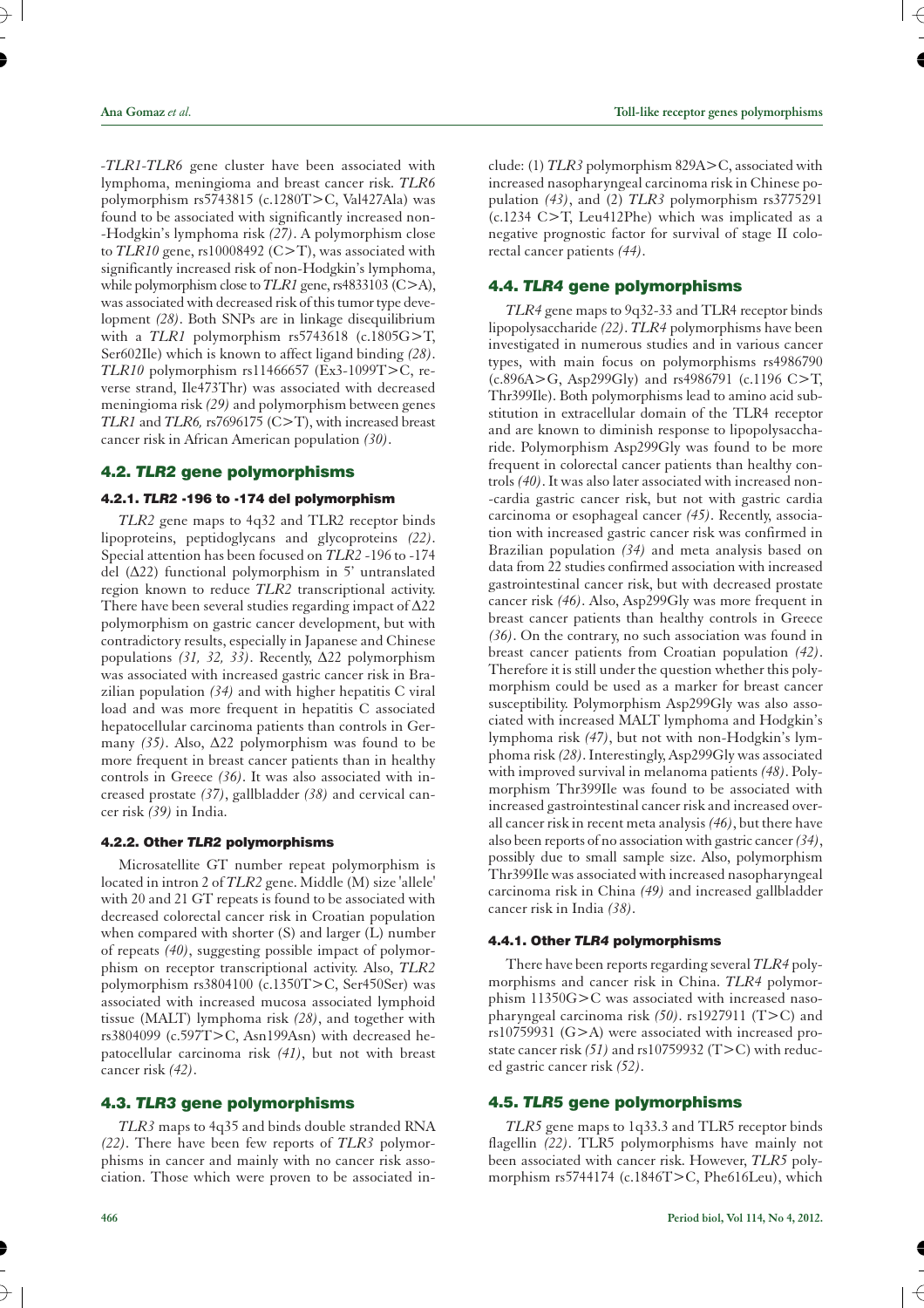affects ligand binding, was recently associated with increased gastric cancer risk in China, with especially high risk in patients infected with *H. pylori (33)*.

## **4.6.** *TLR7* **and** *TLR8* **gene polymorphisms**

*TLR7* and *TLR8* share a common locus on chromosome Xp22 and their receptors bind single stranded RNA *(22)*. So far polymorphisms in *TLR7* and *TLR8* have not been firmly associated with cancer risk.

## **4.7.** *TLR9* **gene polymorphisms**

*TLR9* gene maps to 3p21.3, and TLR9 receptor binds CpG rich bacterial DNA *(22)*. Recently, it was reported that TLR9 polymorphism Arg892Trp causes hyporesponsiveness to CpG oligodeoxynucleotides *(53)*. *TLR9* polymorphism rs5743836 (-1237T>C) was associated with significantly increased Hodgkin's lymphoma risk, as well as A allele of rs352140 (2848A>G, Pro545Pro) *(54)*. Recently, TLR9 rs187084 (-1486T>C) and rs352140 (2848C>T, Pro545Pro) polymorphisms were found to be associated with increased cervical cancer risk in Poland *(55)*.

### **5. CONCLUSION**

Toll-like receptors have numerous important roles in innate and acquired immunity. Wide spectrum of their signaling pathways and downstream effectors makes them crucial in development of infective diseases, chronic inflammation and cancer. Polymorphisms in *TLR* genes can reduce receptor function, cause over excessive signaling or change the level of transcription, and therefore influence disease development and progression. Although there have been numerous studies regarding impact of polymorphisms on TLR function and disease development, there is a lot of controversial and yet uncertain data. Contradictory results in different studies may reflect insufficient sample size, ethnicity or age differences, infection with undetected pathogens or other environmental factors. The role of*TLR10-TLR1-TLR6* polymorphisms in prostate cancer is controversial and so far those polymorphisms cannot be firmly associated with prostate cancer risk.

Epstein-Bar virus (EBV) infection plays important role in development of non-Hodgkin's lymphoma as well as nasopharyngeal carcinoma. The association of polymorphisms in *TLR* genes with increased cancer risk has been shown in lymphoma (*TLR6* rs5743815) and nasopharyngeal carcinoma (*TLR3* 829A>C and *TLR4* rs4986791). This may affect virus recognition and immune response to pathogens leading to increased disease susceptibility.

Discrepancies regarding *TLR2* -196 to -174 del polymorphism and gastric cancer risk are similar to those in *TLR4* (rs4986790 and rs4986791). Both receptors are important in *H. pylori* infection, which has been implicated in gastric cancer development, and it is possible that they influence cancer development only in presence of *H. pylori* infection. Conflicting outcome may also result from different types of cancer investigated, only noncardia gastric cancer or all gastric cancer types. Despite somewhat contradictory results, *TLR2* -196 to -174 del polymorphism and *TLR4* rs4986790 and rs4986791 have been linked with various cancer types (gastric, hepatocellular, breast and prostate cancer) in various populations (Japanese, European, Indian) and their role in carcinogenesis and modulation of immune response to pathogens should be further investigated.

Little and less is known about effects of polymorphisms in *TLR3, TLR5, TLR7* and *TLR8* genes on cancer risk and development. *TLR3* polymorphism 829A>C has been implicated in nasopharyngeal carcinoma risk and *TLR5* polymorphism rs5744174 in gastric cancer risk, but possible impact of *TLR7* and *TLR8* polymorphisms on cancer risk still remains a mystery.

*Acknowledgement: This work has been funded by the grant number 098-0982464-2394 of the Ministry of Science, Education and Sports, Republic of Croatia.*

### **REFERENCES**

- 1. ROCK F L, HARDIMAN G, TIMANS J C, KASTELEIN R A, BAZAN J F 1998 A family of human receptors structurally related to *Drosophila* Toll. *Proc Natl Acad Sci U S A 95*: 588-593
- 2. KAWAI T, AKIRA S 2010 The role of pattern-recognition receptors in innate immunity: update on Toll-like receptors. *Nat Immunol 11*: 373-384
- 3. ANDERSON K V, JÜRGENS G, NÜSSLEIN-VOLHARD C 1985 Establishment of dorsal-ventral polarity in the *Drosophila* embryo: genetic studies on the role of the Toll gene product. *Cell 42*: 779-789
- 4. ARMANT M A, FENTON M J 2002 Toll-like receptors: a family of pattern recognition receptors in mammals. *Genome Biol 3*: reviews 3011.1- reviews 3011.6
- 5. MEDZHITOV R, PRESTON HURLBURT P, JANEWAY C A JR 1997 A human homologue of the *Drosophila* Toll protein signals activation of adaptive immunity. *Nature 388*: 394-397
- 6. HUYTON T, ROSSJOHN J, WILCE M 2007 Toll-like receptors: structural pieces of a curve-shaped puzzle. *Immunol Cell Biol 85*: 406-410
- 7. YAMAMOTO M, TAKEDA K, AKIRA S 2004 TIR domain-containing adaptors define the specificity of TLR signaling. *Mol Immunol 40*: 861–868
- 8. MATIJEVIC T, MARJANOVIC M, PAVELIC J 2009 Functionally active toll-like receptor 3 on human primary and metastatic cancer cells. *Scand J Immunol 70*: 18–24
- 9. YU L, CHEN S 2008 Toll-like receptors expressed in tumor cells: targets for therapy. *Cancer Immunol Immunother 57*: 1271-1278
- 10. HUANG B, ZHAO J, UNKELESS J C, FENG Z H, XIONG H 2008 TLR signaling by tumor and immune cells: a double-edged sword. *Oncogene 27*: 218-224
- 11. MATIJEVIC T, PAVELIC J 2010 Toll-like receptors: cost or benefit for cancer? *Curr Pharm Des 16*: 1081-1090
- 12. MATIJEVIC T, KIRINEC G, PAVELIC J 2011 Antitumor activity from the combined application of poly(I:C) and chemotherapeutics in human metastatic pharyngeal cell lines. *Chemotherapy 57*: 460-467
- 13. GRIVENNIKOV S I, GRETEN F R, KARIN M 2010 Immunity, inflamation, and cancer. *Cell 140*: 883-899
- 14. SCHMAUSSER B, ANDRULIS M, ENDRICH S, MÜLLER- -HERMELINK H K, ECK M 2005 Toll-like receptors TLR4, TLR5 and TLR9 on gastric carcinoma cells: an implication for interaction with *Helicobacter pylori*. *Int J Med Microbiol 295*: 179-185
- 15. HE W, LIU Q, WANG L, CHEN W, LI N, CAO X 2007 TLR4 signaling promotes immune escape of human lung cancer cells by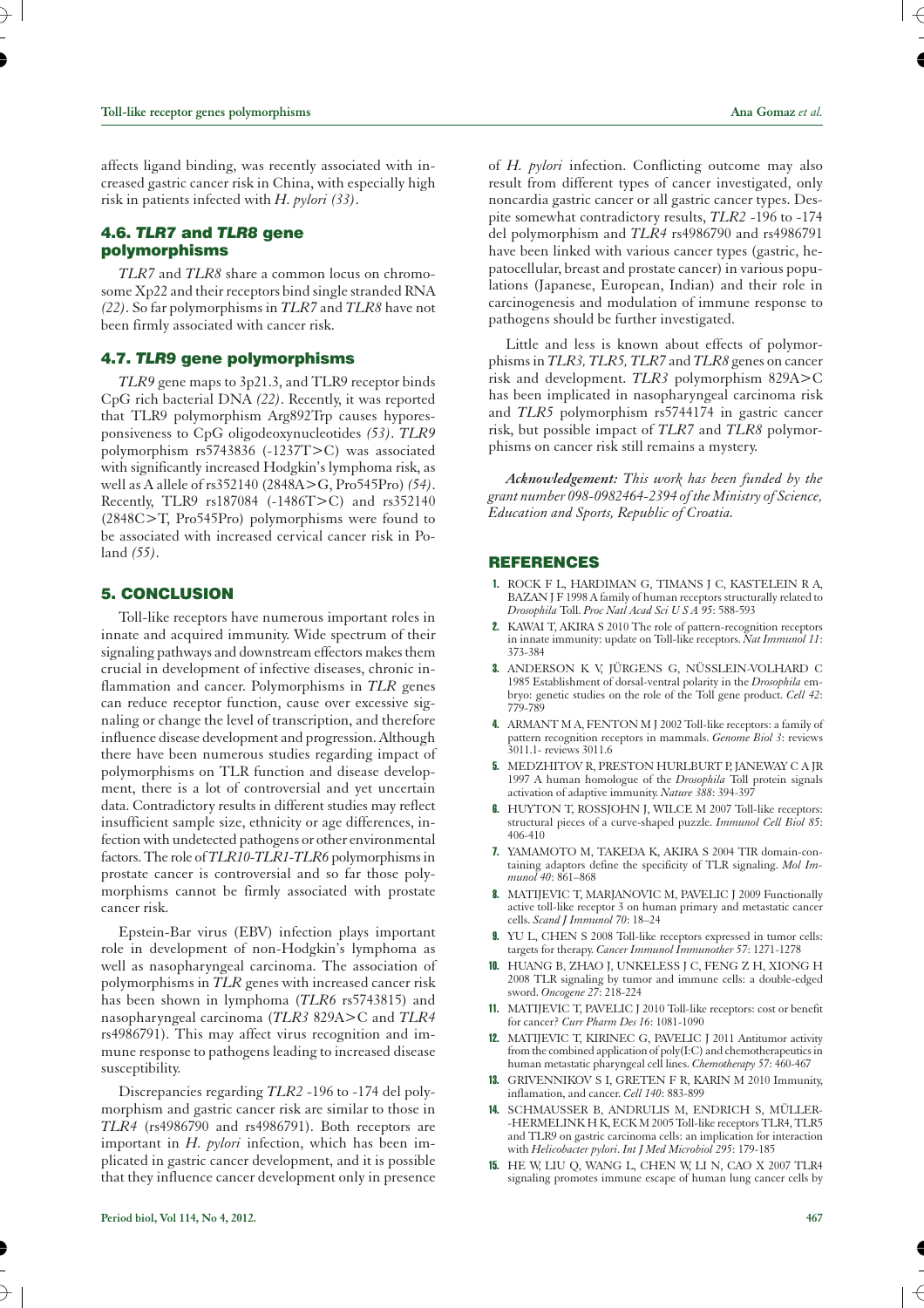inducing immunosuppressive cytokines and apoptosis resistance. *Mol Immunol 44*: 2850-2859

- 16. YANG H, ZHOU H, FENG P, ZHOU X, WEN H, XIE X, SHEN H, ZHU X 2010 Reduced expression of Toll-like receptor 4 inhibits human breast cancer cells proliferation and inflammatory cytokines secretion. *J Exp Clin Cancer Res 29*: 92
- 17. SZAJNIK M, SZCZEPANSKI M J, CZYSTOWSKA M, ELI-SHAEV E, MANDAPATHIL M, NOWAK-MARKWITZ E, SPA-CZYNSKI M, WHITESIDE T L 2009 TLR4 signaling induced by lipopolysacharide or paclitaxel regulates tumor survival and chemoresistance in ovarian cancer. *Oncogene 28*: 4353-4363
- 18. NIHON-YANAGI Y, TERAI K, MURANO T, MATSUMOTO T, OKAZUMI S 2012 Tissue expression of Toll-like receptors 2 and 4 in sporadic human colorectal cancer. *Cancer Immunol Immunother 61*: 71-77
- 19. ALLALI-HASSANI A, WASNEY G A, CHAU I, HONG B S, SENISTERRA G, LOPPNAU P, SHI Z, MOULT J, EDWARDS A M, ARROWSMITH C H, PARK H W, SCHAPIRA M, VEDADI M 2009 A survey of proteins encoded by non-synonymous single nucleotide polymorphisms reveals a significant fraction with altered stability and activity. *Biochem J 424*: 15-26
- 20. JOHNSON C M, LYLE E A, OMUETI K O, STEPENSKY V A, YEGIN O, ALPSOY E, HAMANN L, SCHUMANN R R, TAPP-ING R I 2007 Cutting edge: A common polymorphism impairs cell surface trafficking and functional responses of TLR1 but protects against leprosy. *J Immunol 178*: 7520-7524
- 21. ETOKEBE G E, SKJELDAL F, NILSEN N, RODIONOV D, KNEZEVIC J, BULAT-KARDUM L, ESPEVIK T, BAKKE O, DEMBIC Z 2010 Toll-like receptor 2 (P631H) mutant impairs membrane internalization and is a dominant negative allele. *Scand J Immunol 71*: 369-381
- 22. TAKEDA K, KAISHO T, AKIRA S 2003 Toll-like receptors. *Annu Rev Immunol 21*: 335-376
- 23. SUN J, WIKLUND F, ZHENG S L, CHANG B, BÄLTER K, LI L, JOHANSSON J E, LI G, ADAMI H O, LIU W, TOLIN A, TURNER A R, MEYERS D A, ISAACS W B, XU J, GRÖNBERG H 2005 Sequence variants in Toll-like receptor gene cluster (TLR6- -TLR1-TLR10) and prostate cancer risk. *J Natl Cancer Inst 97*: 525-532
- 24. CHEN Y C, GIOVANNUCCI E, KRAFT P, LAZARUS R, HUN-TER D J 2007 Association between Toll-like receptor gene cluster (TLR6, TLR1, and TLR10) and prostate cancer. *Cancer Epidemiol Biomarkers Prev 16*: 1982-1989
- 25. STEVENS V L, HSING A W, TALBOT J T, ZHENG S L, SUN J, CHEN J, THUN M J, XU J, CALLE E E, RODRIGUEZ C 2008 Genetic variation in the toll-like receptor gene cluster (TLR10- -TLR1-TLR6) and prostate cancer risk. *Int J Cancer 123*: 2644-2650
- 26. LINDSTRÖM S, HUNTER D J, GRÖNBERG H, STATTIN P, WIKLUND F, XU J, CHANOCK S J, HAYES R, KRAFT P 2010 Sequence variants in the TLR4 and TLR6-1-10 genes and prostate cancer risk. Results based on pooled analysis from three independent studies. *Cancer Epidemiol Biomarkers Prev 19*: 873-876
- 27. CERHAN J R, ANSELL S M, FREDERICKSEN Z S, KAY N E, LIEBOW M, CALL T G, DOGAN A, CUNNINGHAM J M, WANG A H, LIU-MARES W, MACON W R, JELINEK D, WIT-ZIG T E, HABERMANN T M, SLAGER S L 2007 Genetic variation in 1253 immune and inflammation genes and risk of non- -Hodgkin lymphoma. *Blood 110*: 4455-4463
- 28. PURDUE M P, LAN Q, WANG S S, KRICKER A, MENASHE I, ZHENG T Z, HARTGE P, GRULICH A E, ZHANG Y, MOR-TON L M, VAJDIC C M, HOLFORD T R, SEVERSON R K, LEADERER B P, CERHAN J R, YEAGER M, COZEN W, JA-COBS K, DAVIS S, ROTHMAN N, CHANOCK S J, CHAT-TERJEE N, ARMSTRONG B K 2009 A pooled investigation of Toll-like receptor gene variants and risk of non-Hodgkin lymphoma. *Carcinogenesis 30*: 275-281
- 29. RAJARAMAN P, BRENNER A V, NETA G, PFEIFFER R, WANG S S, YEAGER M, THOMAS G, FINE H A, LINET M S, ROTH-MAN N, CHANOCK S J, INSKIP P D 2010 Risk of meningioma and common variation in genes related to innate immunity. *Cancer Epidemiol Biomarkers Prev 19*: 1356-1361
- 30. BARNHOLTZ-SLOAN J S, SHETTY P B, GUAN X, NYANTE S J, LUO J, BRENNAN D J, MILLIKAN R C 2010 *FGFR2* and other loci identified in genome-wide association studies are associated with breast cancer in African-American and younger women. *Carcinogenesis 31*: 1417-1423
- 31. TAHARA T, ARISAWA T, WANG F, SHIBATA T, NAKAMURA M, SAKATA M, HIRATA I, NAKANO H 2007 Toll-like receptor 2 -196 to 174del polymorphism influences the susceptibility of Japanese people to gastric cancer. *Cancer Sci 98*: 1790-1794
- 32. HISHIDA A, MATSUO K, GOTO Y, NAITO M, WAKAI K, TAJIMA K, HAMAJIMA N 2010 No associations of Toll-like receptor 2 (TLR2) -196 to -174del polymorphism with the risk of *Helicobacter pylori* seropositivity, gastric atrophy, and gastric cancer in Japanese. *Gastric Cancer 13*: 251-257
- 33. ZENG H M, PAN K F, ZHANG Y, ZHANG L, MA J L, ZHOU T, SU H J, LI W Q, LI J Y, GERHARD M, CLASSEN M, YOU W C 2011 Genetic variants of toll-like receptor 2 and 5, *Helicobacter pylori* infection, and risk of gastric cancer and its precursors in a Chinese population. *Cancer Epidemiol Biomarkers Prev 20*: 2594-2602
- 34. DE OLIVEIRA J G, SILVA A E 2012 Polymorphisms of the *TLR2* and *TLR4* genes are associated with risk of gastric cancer in Brazilian population. *World J Gastroenterol 18*: 1235-1242
- 35. NISCHALKE H.-D, COENEN M, BERGER C, ALDENHOFF K, MÜLLER T, BERG T, KRÄMER B, KÖRNER C, ODENT-HAL M, SCHULZE F, GRÜNHAGE F, NATTERMANN J, SAUERBRUCH T, SPENGLER U 2012 The toll-like receptor 2 (TLR2) -196 to -174 del/ins polymorphism affects viral loads and susceptibility to hepatocellular carcinoma in chronic hepatitis C. *Int J Cancer 130*: 1470–1475
- 36. THEODOROPOULOS G E, SARIDAKIS V, KARANTANOS T, MICHALOPOULOS N V, ZAGOURI F, KONTOGIANNI P, LYMPERI M, GAZOULI M, ZOGRAFOS G C 2012 Toll-like receptors gene polymorphisms may confer increased susceptibility to breast cancer development. *Breast 21*: 534-538
- 37. MANDAL R K, GEORGE G P, MITTAL R D 2012 Association of Toll-like receptor (TLR) 2, 3 and 9 genes polymorphism with prostate cancer risk in North Indian population. *Mol Biol Rep 39*: 7263-7269
- 38. SRIVASTAVA K, SRIVASTAVA A, KUMAR A, MITTAL B 2011 Gallbladder cancer predisposition: a multigenic approach to DNA- -repair, apoptotic and inflammatory pathway genes. *PLoS ONE 6*: e16449
- 39. PANDEY S, MITTAL R D, SRIVASTAVA M, SRIVASTAVA K, SINGH S, SRIVASTAVA S, MITTAL B 2009 Impact of Toll-like receptors ŠTLRĆ 2 (-196 to -174 del) and TLR 4 (Asp299Gly, Thr399Ile) in cervical cancer susceptibility in North Indian women. *Gynecol Oncol 114*: 501-505
- 40. BORASKA JELAVIC T, BARISIC M, DRMIC HOFMAN I, BORASKA V, VRDOLJAK E, PERUZOVIC M, HOZO I, PULJIZ Z, TERZIC J 2006 Microsatelite GT polymorphism in the toll-like receptor 2 is associated with colorectal cancer.*Clin Genet 70*: 156-160
- 41. JUNJIE X, SONGYAO J, MINMIN S, YANYAN S, BAIYONG S, XIAXING D, JIABIN J, XI Z, HAO C 2012 The association between Toll-like receptor 2 single-nucleotide polymorphisms and hepatocellular carcinoma susceptibility. *BMC Cancer 12*: 57
- 42. ETOKEBE G E, KNEZEVIC J, PETRICEVIC B, PAVELIC J, VRBANEC D, DEMBIC Z 2009 Single-nucleotide polymorphisms in genes encoding toll-like receptor  $-2$ ,  $-3$ ,  $-4$ , and  $-9$  in case-control study with breast cancer. *Genet Test Mol Biomarkers 13*: 729-734
- 43. HE J-F, JIA W-H, FAN Q, ZHOU X-X, QIN H-D, SHUGART Y-Y, ZENG Y-X 2007 Genetic polymorphisms of *TLR3* are associated with nasopharyngeal carcinoma risk in Cantonese population. *BMC Cancer 7*: 194
- 44. CASTRO F A, FÖRSTI A, BUCH S, KALTHOFF H, KRAUSS C, BAUER M, EGBERTS J, SCHNIEWIND B, BROERING D C, SCHREIBER S, SCHMITT M, HAMPE J, HEMMINKI K, SCHAFMAYER C 2011 TLR-3 polymorphism is an independent prognostic marker for stage II colorectal cancer. *Eur J Cancer 47*: 1203-1210
- 45. HOLD G L, RABKIN C S, CHOW W H, SMITH M G, GAMMON M D, RISCH H A, VAUGHAN T L, MCCOLL K E, LISSOWSKA J, ZATONSKI W, SCHOENBERG J B, BLOT W J, MOWAT N A, FRAUMENI J F JR, EL-OMAR E M 2007 A functional polymorphism of toll-like receptor 4 gene increases risk of gastric carcinoma and its precursors. *Gastroenterology 132*: 905-912
- 46. JING J J, LI M, YUAN Y 2012 Toll-like receptor 4 Asp299Gly and Thr399Ile polymorphisms in cancer: a meta-analysis. *Gene 499*: 237-242
- 47. NIETERS A, BECKMANN L, DEEG E, BECKER N 2006 Gene polymorphisms in Toll-like receptors, interleukin-10, and interleukin-10 receptor alpha and lymphoma risk. *Genes Immun 7*: 615-624